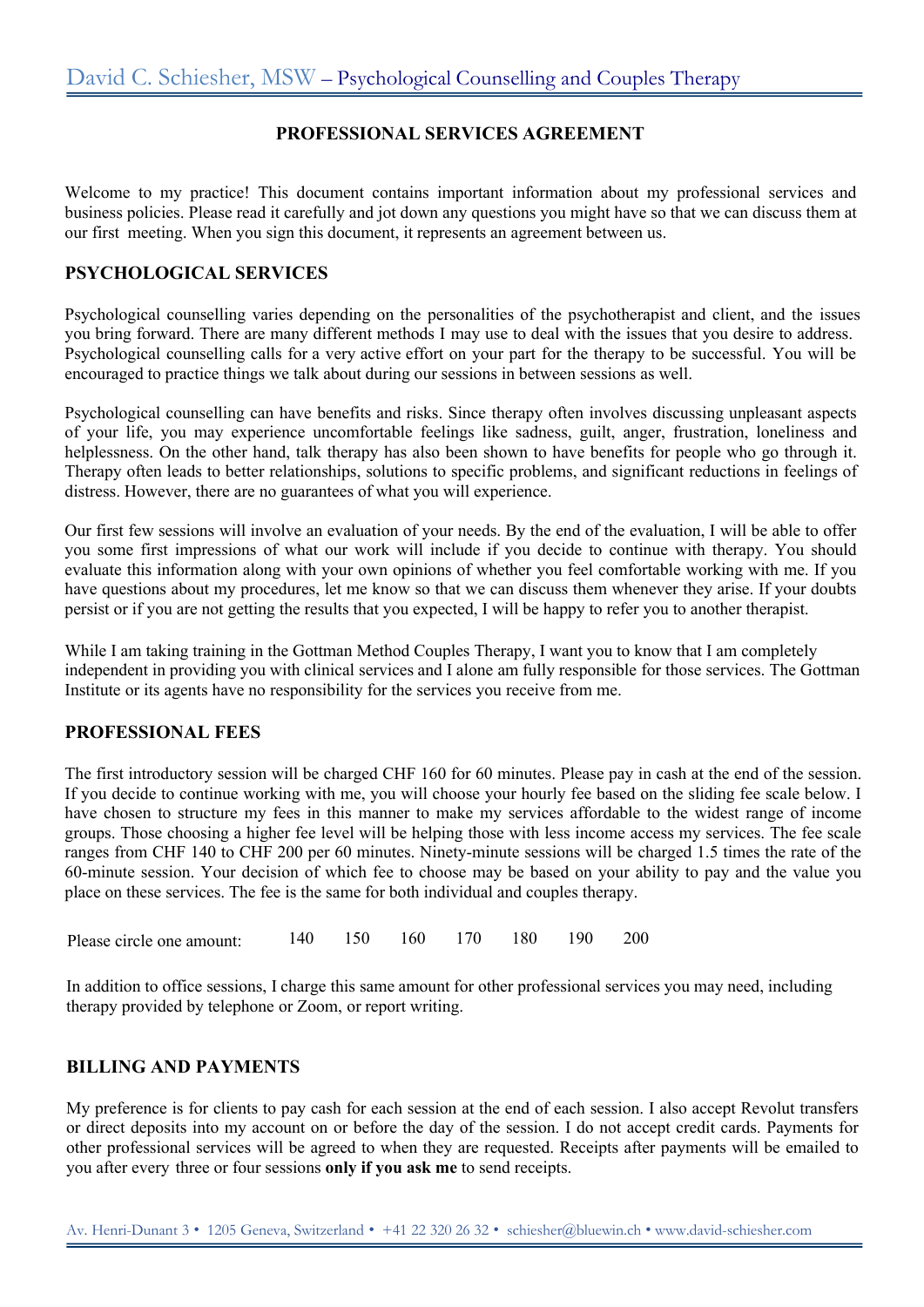# **SCHEDULING AN APPPOINTMENT AND CANCELLATIONS**

I recommend scheduling one 60-minute session per week at a time that is convenient for you, although some sessions may be longer or more or less frequent. For couple's sessions, I suggest 90-minute sessions once per week. Once an appointment is scheduled, you will be expected to pay for it unless you provide 24 hours advance notice of cancellation or change.

I use an online calendar called Full Slate to book and manage my appointments. The link to the calendar can be found on my web site at www.david-schiesher.com. Immediately after you book an appointment, you will receive a confirmation email. If you do not receive this, your appointment has not been properly booked, so you will need to do it again. Forty-eight hours in advance, you will receive a reminder email. This is a good time to check to see if you can still make the appointment, and if not, cancel or change it as soon as possible. My week often fills up, so you will need to book at least a week or two in advance to get your desired time. After you decide to work with me, I recommend that you schedule a series of sessions to ensure that you get the times that you want. You can schedule session up to three months in advance.

Clients have the option of in-person sessions in my office at Av. Henri Dunant 3 in Plainpalais, Geneva, or via Zoom video calls. You will need to choose which type of session you desire when scheduling the sessions.

## **CONTACTING ME**

My office hours are client-determined and vary from day to day between 8:30 AM and 8:30 PM. I am often not immediately available by telephone. I will not answer the phone when I am with a client. When I am unavailable, my office telephone, +41(0)22 320 26 32, is answered by voice mail that I monitor frequently. I will make every effort to return your call on the same day you make it, except for weekends and holidays. You can also call me on my mobile number which is +41(0)79 811 36 42. If you are unable to reach me and feel that you cannot wait for me to return your call, contact your family physician or the nearest emergency room and ask for the psychologist or psychiatrist on call. If I will be unavailable for an extended time, I will provide you with the name of a colleague to contact, if necessary. I am also available by email at schiesher@bluewin.ch or by using the contact form on my web site.

### **INSURANCE REIMBURSEMENT**

You are responsible for full payment of my fees whether your insurance company agrees to reimburse you or not for a portion of the fee. It is your responsibility to determine which psychological services your insurance policy covers. If you have questions about the coverage, call your plan administrator and give them my name and therapist number (RCC F437162) and they will tell you if services provided by me are covered.

I am a member of the Swiss Foundation ASCA which covers complementary health services. My membership in ASCA may or may not help you to get insurance reimbursement in certain situations even when you have the complementary coverage option. I am not a member of FSP or ASP.

### **PROFESSIONAL RECORDS**

The laws and standards of my profession require that I keep case records. You are entitled to receive a copy of your records, or I can prepare a summary for you instead. Because these are professional records, they can be misinterpreted and/or upsetting to untrained readers. If you wish to see your records, I recommend that you review them in my presence so that we can discuss the contents. Clients will be charged an hourly fee for time spent in responding to information request.